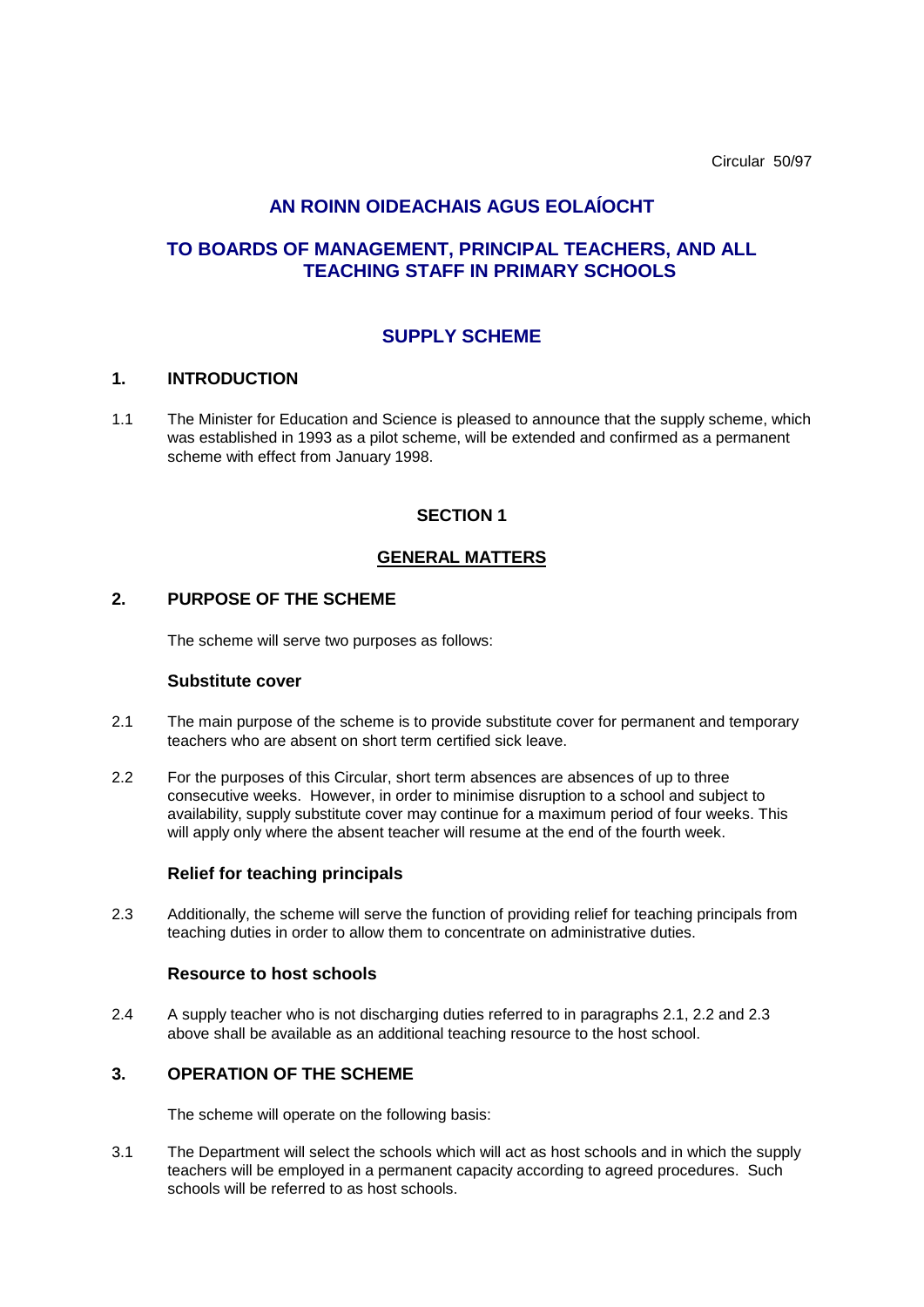- 3.2 The Department will nominate the schools to receive the services of the supply teachers in a designated area. Such schools will be referred to as receiving schools.
- 3.3 Host schools will be responsible for the overall management of the supply scheme within their designated areas, including the allocation of the supply teachers to receiving schools.

## **4. APPOINTMENT OF SUPPLY TEACHERS FROM REDEPLOYMENT PANELS**

- 4.1 Supply teachers will be appointed by the host school in a permanent capacity specifically as supply teachers.
- 4.2 The Board of Management of the host school may select a teacher from the redeployment panel, and make her/him a firm offer, in writing, of a supply post.
- 4.3 A teacher on a panel is not obliged to accept a supply teaching post.
- 4.4 If a panel teacher refuses an offer of a supply teaching post, the post may be advertised in the normal way.

## **5 ADVERTISING A SUPPLY TEACHING POST**

- 5.1 It is imperative that the advertisement for a supply teaching post draws attention to the specific conditions of service attaching to the post, which are detailed in paragraph 6 below.
- 5.2 In order to alleviate the necessity of re-advertising and re-interviewing, the advertisement should state that a panel of suitably qualified teachers will be established from which further appointments arising will be made. In light of this situation, the number of applicants to be called for interview should be determined by the Selection Board in consultation with the Board of Management.

## **6 CONDITIONS OF SERVICE OF THE SUPPLY TEACHER**

- 6.1 In order to be eligible for appointment to the post of supply teacher, a teacher must have completed probation.
- 6.2 A supply teacher shall be required to discharge the duties of a supply teacher as outlined in paragraph 2 above.
- 6.3 The supply teacher may not be integrated into the mainstream staffing of the host school for the purposes of seniority or the allocation of mainstream teaching duties.
- 6.4 The supply teacher shall not be compulsorily redeployed to the redeployment panel other than in the context of the withdrawal of the supply service from the host school or as stated in paragraph 7.6 below.
- 6.5 Teachers appointed to supply teaching duties are required to be sensitive to the differing needs of pupils attending schools which do not share the ethos of the host school and to the needs of Boards of Managements of such schools.
- 6.6 A supply teacher will be subject to the normal inspection processes.
- 6.7 While working in a receiving school, a supply teacher will be subject to the direction and supervision of the principal teacher of the receiving school in all matters other than the duration of the assignment which is a matter for determination by the Principal of the host school (see paragraph 10 below). However, the supply teacher, as an employee of the Board of Management of the host school, will ultimately be subject to the authority of the managerial authorities of the host school and is required to sign the monthly salary return form in the host school.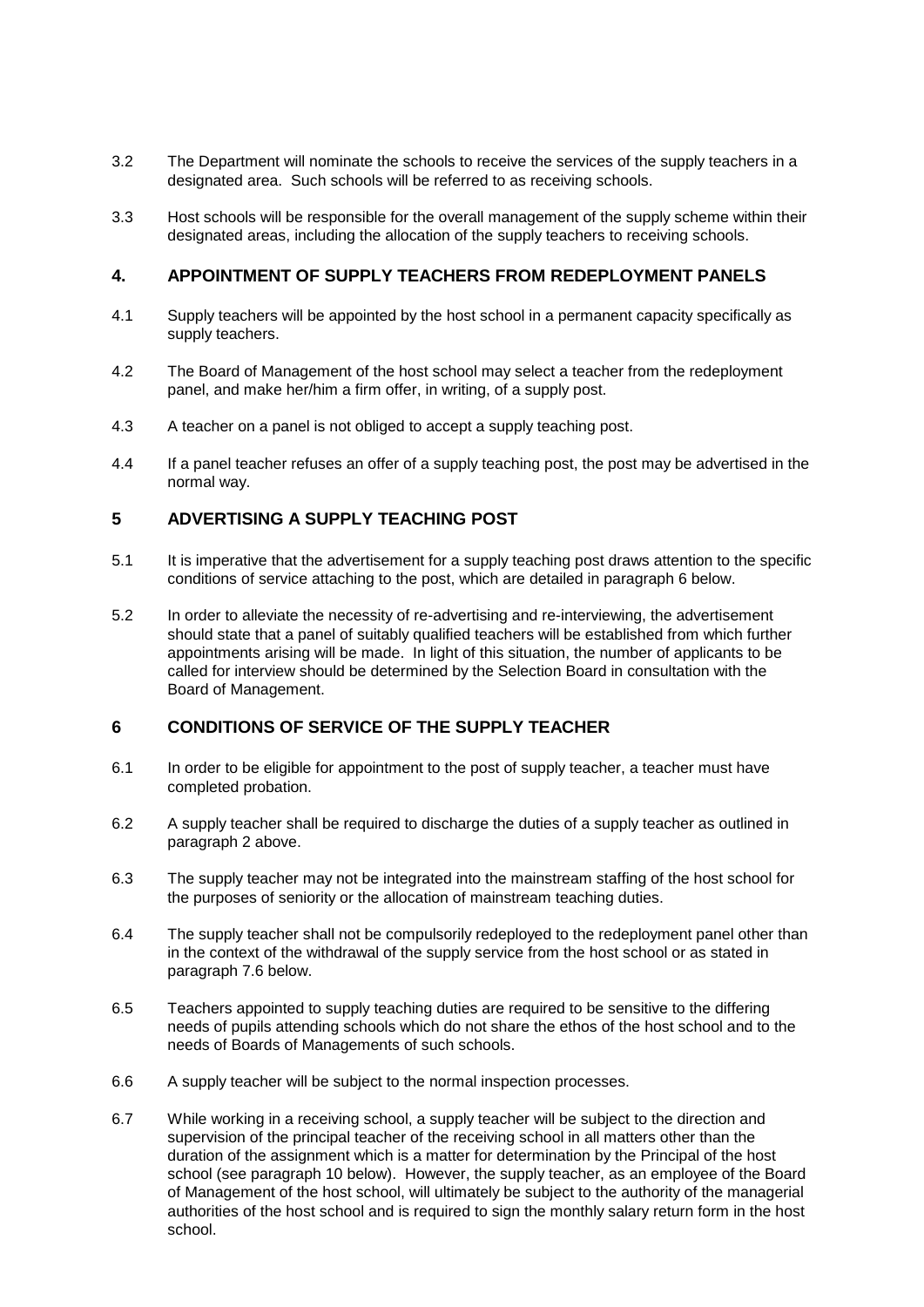6.8 Decisions regarding the eligibility of supply teachers to compete for posts of responsibility will be addressed in a subsequent circular.

# **7 LEAVING THE SCHEME**

- 7.1 A supply teacher may apply to the Board of Management of the host school to transfer to an alternative permanent post should a permanent vacancy arise.
- 7.2 If the Board of Management of the host school consents to the transfer application, it shall then appoint a permanent replacement supply teacher in the manner prescribed in paragraphs 4 and 5 above.
- 7.3 A supply teacher may not be appointed to a temporary post within the host school without resigning from his/her permanent supply teaching post. At the end of the temporary contract period, the former supply teacher will not have title to revert to the supply teaching post.
- 7.4 A permanent teacher within the host school may exchange temporarily with a permanent supply teacher for a minimum period of one year but subject to the Board of Management approval. The exchange may be extended on an annual basis but subject to Board of Management approval. In approving an extension to such an exchange arrangement, both the managerial authorities and the Department must be satisfied that the arrangement does not in any way diminish the quality of supply service provided by the host school.
- 7.5 If the most junior assistant teacher, whose post is due to be suppressed, is involved in an exchange arrangement with a supply teacher, the exchange arrangement shall cease and the supply teacher shall revert to supply work.
- 7.6 A supply teacher who wishes to disengage from supply teaching duties and to whom the options outlined at paragraphs 7.1 to 7.4 above are not available, may apply, following the completion of two years supply work for inclusion on the redeployment panel appropriate to the host school. The supply teacher will continue performing supply-teaching duties pending redeployment and will only be replaced in the supply scheme following redeployment.

## **8 TRAVEL EXPENSES**

- 8.1 Supply panel teachers will be paid travelling expenses at the appropriate Civil Service rates of motor mileage allowances in respect of the use of their cars for travelling to the schools to which they are assigned, other than the schools that are designated as the host school subject to the following;
	- travelling expenses will not be paid in respect of travelling from a teacher's home to the host school,
	- payment for travelling from home to the other schools to which the teacher is assigned will be made in respect of the distance travelled in excess of the distance which would be covered in travelling from home to the host school,
	- travelling expenses will be made in accordance with these arrangements subject to the usual conditions applying to the payment of Civil Service mileage rates and only where suitable public transport is not available, or is only available at greater cost.
- 8.2 Expenses will be paid quarterly in arrears using a standard claim form. The claim forms should be submitted to the Department by the Principal teacher of the host school through the District Inspector.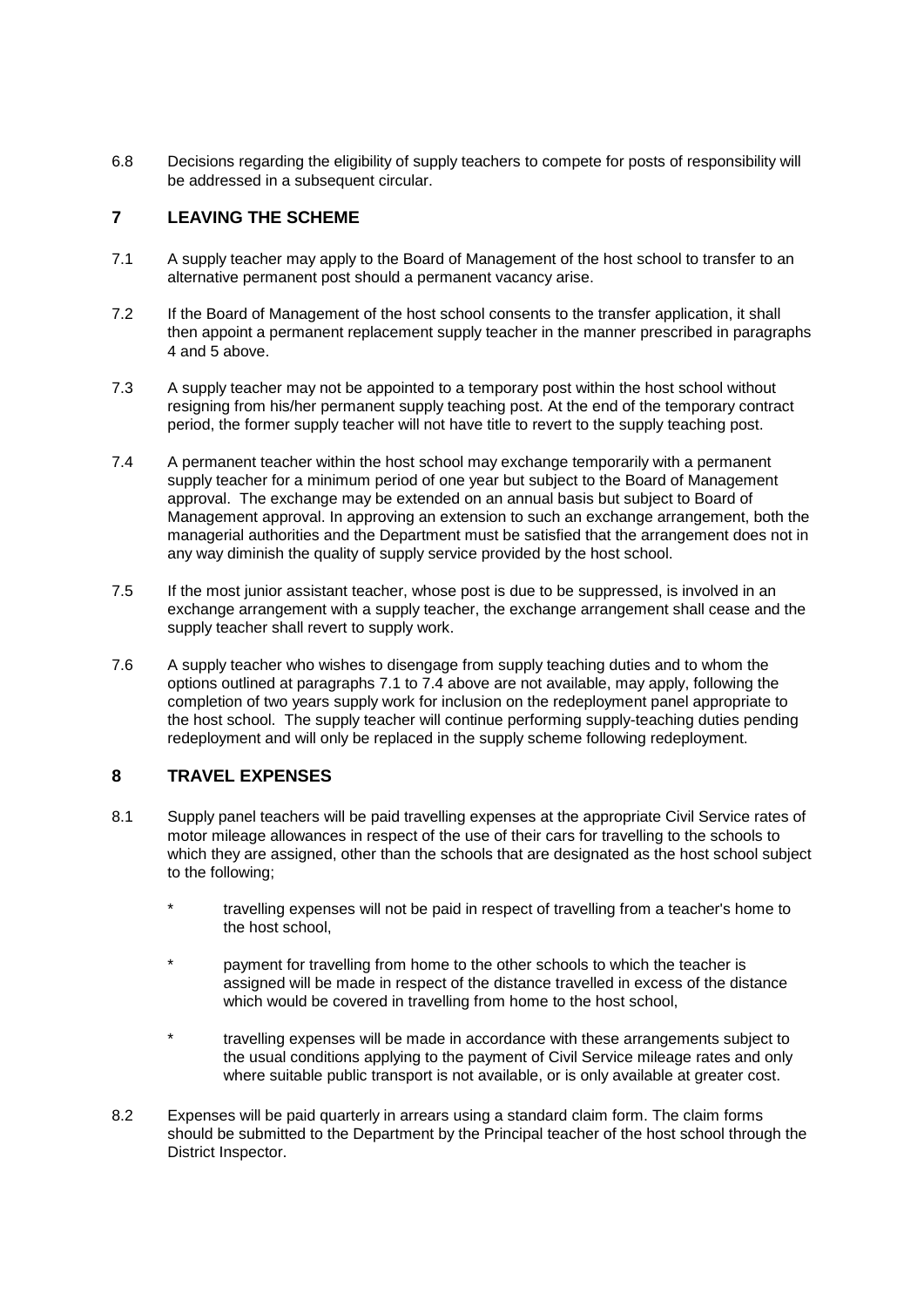### **SECTION 2**

## **OPERATIONAL ISSUES**

## **9 BASIC PRINCIPLES**

The success of the supply scheme requires strict compliance with the following basic principles:

- 9.1 On the first day of absence owing to illness a teacher who is employed in either a host school or in a receiving school is required to notify her/his Principal teacher of her/his imminent absence at the earliest possible opportunity but certainly no later than 8.45 a.m.
- 9.2 The teacher is required to specify the likely duration of the absence.
- 9.3 Contact between the receiving school and the host schools should occur only in the 20-minute period before the commencement of formal instruction in the host school.
- 9.4 Pre-booking of supply teachers cannot be allowed under any circumstances except as outlined in paragraph 10.5 below.
- 9.5 All schools subscribing to the supply scheme in a specific area should synchronise both their timetabling as well as their openings and closures.
- 9.6 A teacher who intends to resume work at a date prior to the date previously notified is required to inform his/her principal teacher during school hours of his/her imminent return no later than the last school day prior to returning. The Principal of the receiving school is then required to immediately inform the host school.
- 9.7 The host school shall, on receipt of this information, inform the supply teacher of her/his revised return date.

# **10 REQUESTING A SUPPLY TEACHER**

- 10.1 When a receiving school requires substitute cover, as defined in paragraphs 2.1 and 2.2 above, the Chairperson of the Board of Management/Principal teacher is required to contact the host school. Except as provided for in paragraph 10.6 below, contact between the receiving school and the host school should occur only in the 20 minute period immediately prior to the commencement of formal instruction in the host school. This is commonly referred to as the assembly period.
- 10.2 Substitute cover will be provided on a first come/first served basis.
- 10.3 Based on the information made available by the receiving school to the host school at the time of the request for a supply teacher, the Principal teacher of the host school shall, on the first day of the assignment, determine the duration of the assignment and inform the supply teacher accordingly.
- 10.4 The supply teacher is then scheduled to return to the host school on the date specified by the principal of the host school unless the assignment has been:
	- (a) extended as outlined in paragraph 10.5 below,

(b) terminated on the resumption of the absent teacher, whichever is the earlier.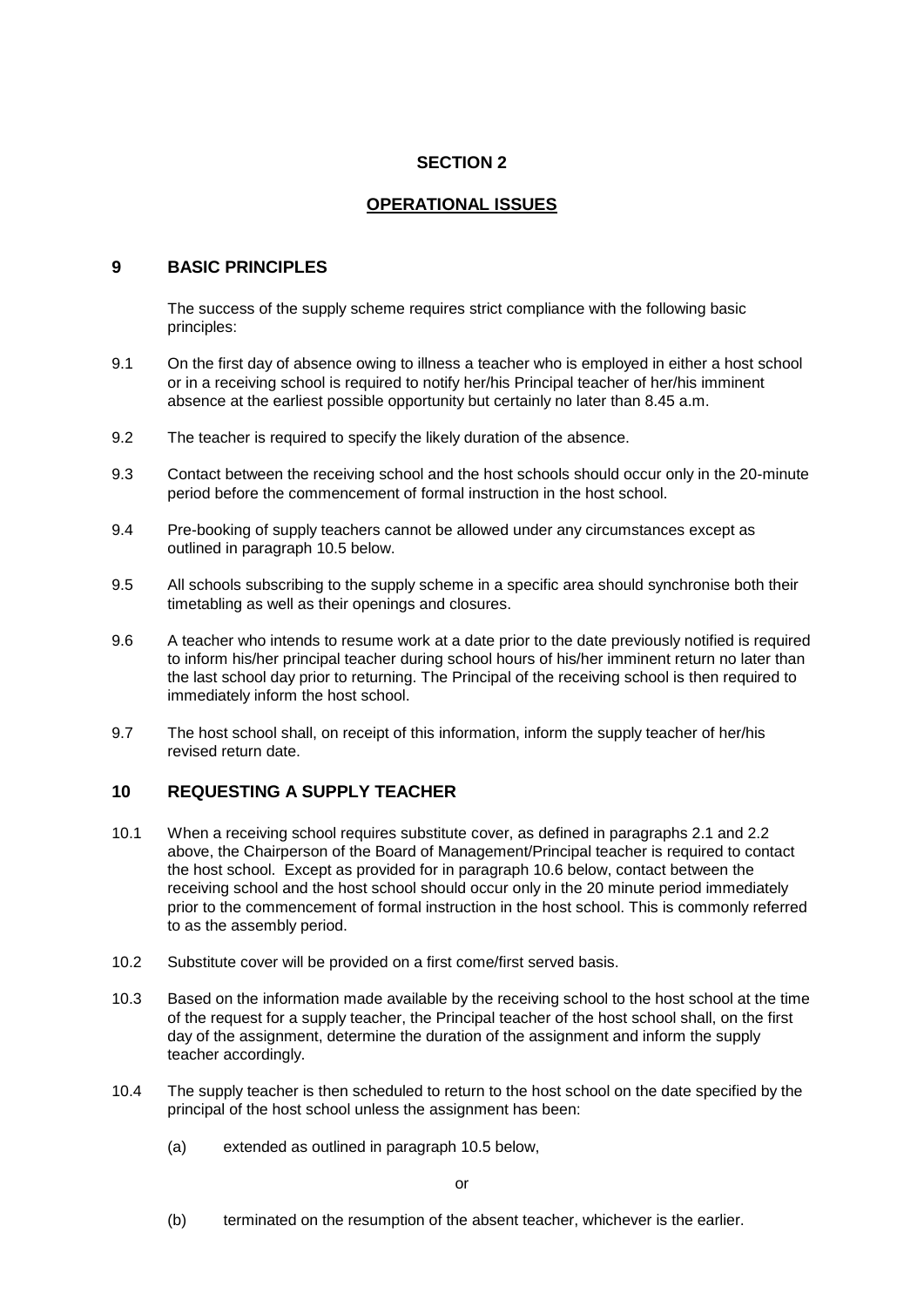- 10.5 Following the commencement of the assignment but before the date of return, the assignment may be extended only if the following events occur:
	- the absent teacher confirms through the submission of a medical certificate to his/her Principal, that his/her illness will extend beyond the period initially anticipated,

and

- the Principal of the host school has been contacted by the receiving school and has consented to the extension of the assignment. Consent can only be given provided that the overall duration of the assignment does not extend beyond 3 weeks; or exceptionally 4 weeks as detailed in paragraph 2.2 above.
- 10.6 In the circumstances described at paragraph 10.5 above, it is permissible for the receiving school to contact the host school at a time other than during the 20-minute period prior to commencement of instruction. However, such contact should occur only during school hours.
- 10.7 When an extension to an assignment has been agreed, as detailed in paragraph 10.5 above, it is the responsibility of the principal of the host school to inform the supply teacher accordingly.
- 10.8 It is **not** open to any member of the staff of the receiving school or any member of the Board of Management of the receiving school to direct a supply teacher to continue or extend an assignment.

## **11 ENGAGING A TEACHER OUTSIDE OF THE SUPPLY SCHEME**

- 11.1 Only in the event that :
	- (a) the host school is unable to allocate a supply teacher;

or

(b) the expected duration of an absence is likely to exceed three weeks,

may school authorities employ a substitute teacher directly from outside the supply scheme.

## **12 TEACHING PRINCIPALS**

- 12.1 In accordance with existing practices and as noted in paragraph 2.3 above, supply teachers may also be assigned to receiving schools in which the principal is engaged in full-time teaching duties in order to permit the teaching principal concentrate on administrative duties.
- 12.2 The allocation of the supply teacher to these schools will be on the basis of two days per term with a further two days being allocated at any stage throughout the school year.
- 12.3 The allocations will be determined at the start of the school year following consultations between the host school and the receiving schools. While host schools will make every effort to facilitate the wishes of teaching principals in receiving schools in this matter, in the event of disagreement emerging between the parties, the decision of the host school is final and binding.
- 12.4 Teaching principals availing of the services of supply teachers as outlined in paragraph 12 above are required to be in attendance in their schools at all times during the periods in question.